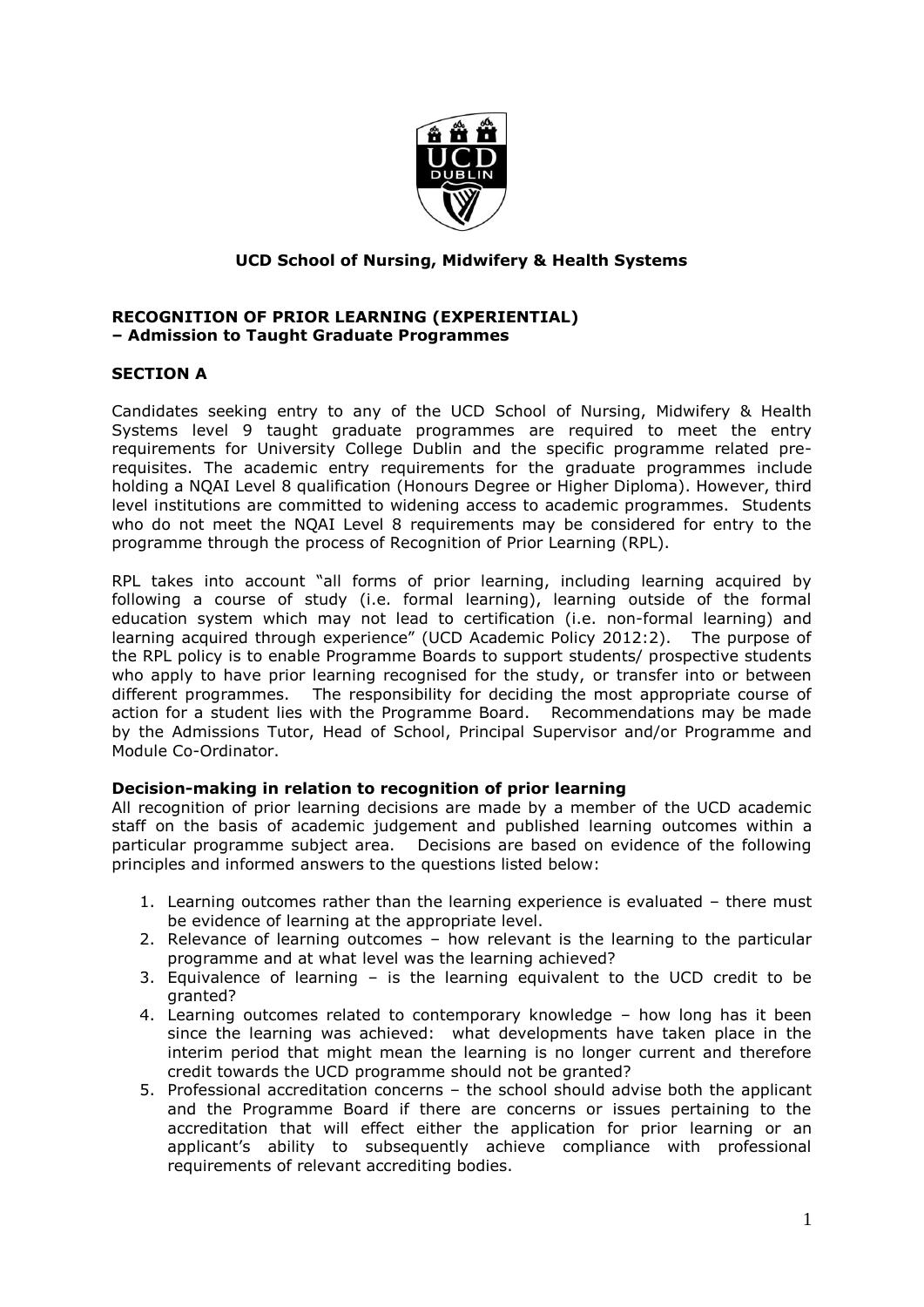Candidates applying for consideration for entry using RPL are required to submit relevant evidence in accordance with UCD policy available at [www.ucd.ie/registry/academicsecretariat/docs/rplstudents g.pdf](http://www.ucd.ie/registry/academicsecretariat/docs/rplstudents%20g.pdf)

The candidate is required to submit a portfolio of evidence to demonstrate his/her suitability for admission to the particular programme.

The Portfolio assessment requires the candidate to submit the following:

- o Personal information
- o General education
- o Professional education
- o Employment history
- o Continuing professional development

The portfolio should demonstrate how the candidate's clinical experience to date has prepared him/her to engage with his/her programme of choice. Candidates must critically reflect on the domains of competence that demonstrate their suitability for the programme. The requirements and standards for individual programmes may be located in http://www.ucd.ie/nmhs/taughtgraduateprogrammes/

## **Application for admission based on Experiential Learning**

Within this section the candidate is required to describe in essay style his/her relevant professional history highlighting and discussing his/her achievements in the following areas.

- o General education
- o Professional education
- o Employment
- o Continuing professional development

Please limit this section to one page only, no grids or tables are to be included.

#### **Demonstration of suitability for Programme**

Within this section you are required to write not more than 200 words on each domain of competence. The five domains of competence are:

- o Professional and ethical practice.
- o Holistic approaches to care and integration of knowledge
- o Interpersonal relationships
- o Organisation and management of care
- o Personal and professional development

This portfolio section should contain no more than 1000 words. This allows the candidate an opportunity to demonstrate knowledge, understanding, critical thinking, reflection and application of continuous professional development to nursing practice.

The candidate should critically discuss each domain that refers to recent relevant achievements (within 5 years). The candidate must use a different learning experience for each domain (i.e. a course, conference, study day, or research article). Each learning experience may only be referred to once for the purpose of providing evidence. Evidence of attendance at courses, conferences, or study days must be included. Each 200 word submissions must cite recent relevant literature pertaining to the candidate's learning experience. Please provide references for research articles only. Hard copies of research articles are not to be included.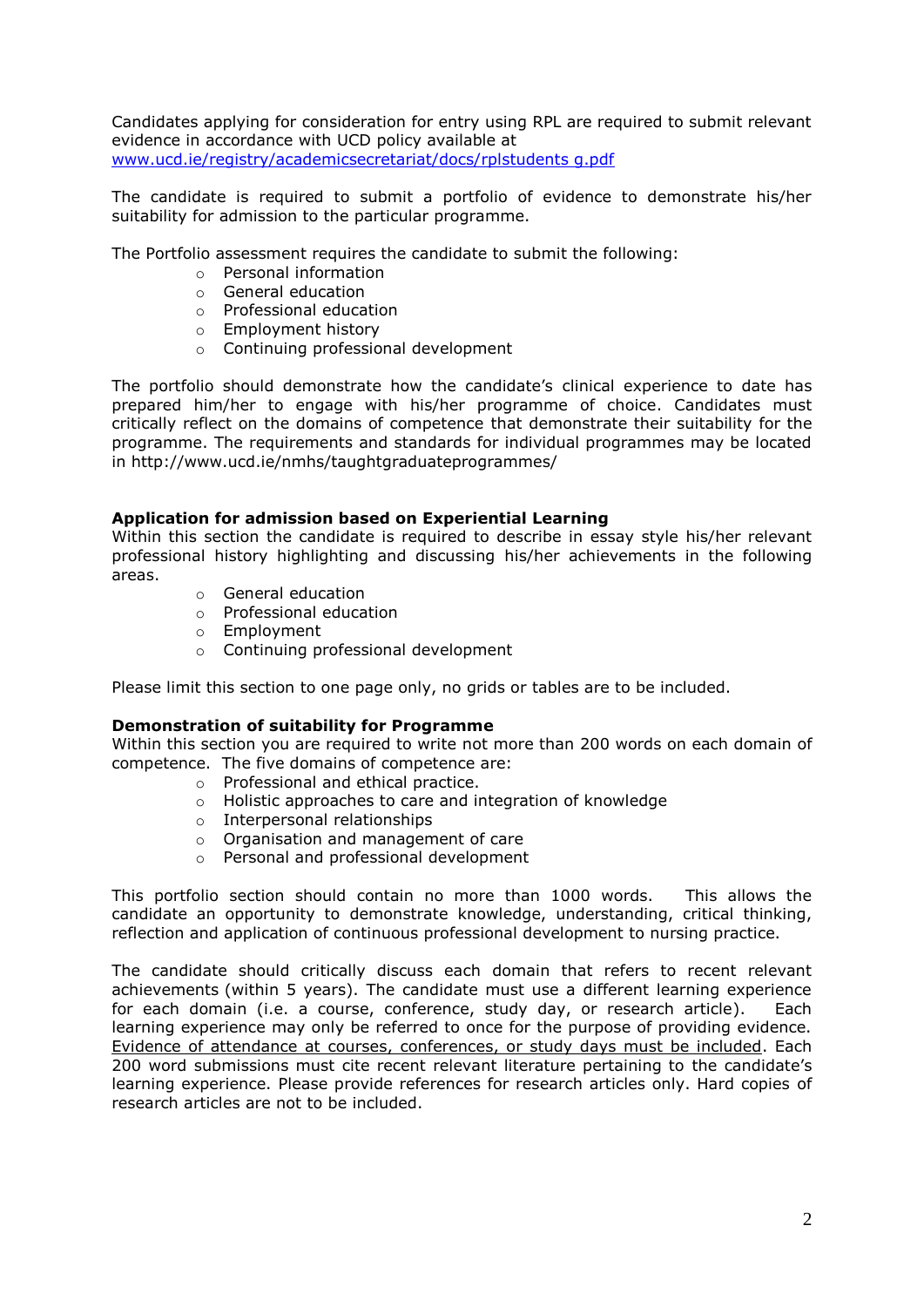# **STRUCTURE AND PRESENTATION OF PORTFOLIO**

- **Cover page** with the following details
	- o Name
	- o Address
	- o Date of Birth
	- o Email address
	- $\circ$  An Bord Altranais PIN (or equivalent professional registration if applicable)
	- o Signed Declaration

## **Referencing and General Layout of Portfolios**

- o Pages should be numbered at the bottom centre, and the portfolio should be stapled at the top left-hand corner only. Do not bind or put in folders.
- o A minimum of 2.5cm margin should be allowed on the left hand side of each page and at the top and bottom of the text.
- o Scripts should use one side only of each A4 sheet.
- o Line spacing used should be 1.5 and fonts used Times New Roman 12.
- o A full Reference list alphabetically arranged, separately numbered by page and distinct from the main text should be included at the end of the text. Referencing format must follow the UCD Guidelines i.e. [http://www.ucd.ie/t4cms/SNMHS\\_referencing%20guidelines201213\\_250512fi](http://www.ucd.ie/t4cms/SNMHS_referencing%20guidelines201213_250512final.pdf) [nal.pdf](http://www.ucd.ie/t4cms/SNMHS_referencing%20guidelines201213_250512final.pdf)
- o No Appendices to be included.
- o One copy of the assignment must be submitted
- $\circ$  Submission to be forwarded to Ms. Bernadette Manley, Senior Executive Assistant, School of Nursing, Midwifery & Health Systems, University College Dublin, Belfield, Dublin 4., Ireland.
- o Word limit must be adhered to.

#### **ASSESSMENT CRITERIA**

In addition to presenting evidence of meeting the aforementioned points outlined above in relation to basis for decision-making, the portfolio will also be assessed based on the UCD marking criteria (see Appendix 1).

- o Presentation and adherence to guidelines.
- o Focus Demonstrating the applicant's suitability for the programme.
- o Comprehensive- Demonstrating an understanding of the area of practice.
- $\circ$  Well structured and organised- Using the guidelines set out above and drawing on guidelines for portfolio development.
- o Original Demonstrating uniqueness of thought and application.
- o Clarity Demonstrating the applicant's ability to use the written medium appropriately.
- o Use of supporting literature and correct referencing.

#### **Declaration**

Please include this declaration statement in the portfolio cover page and ensure that you sign and date it:

/ *Hereby declare that this work is entirely my own and that I have acknowledged the writings, ideas, and work of others. Furthermore I have not knowingly allowed another to copy my work.*

**Signed..................................................................................................................... DATE** 

#### **REFERENCES**

An Bord Altranais (2005) Requirements and Standards for Public Health Nurse Registration Education Programmes. An Bord Altranais. Dublin.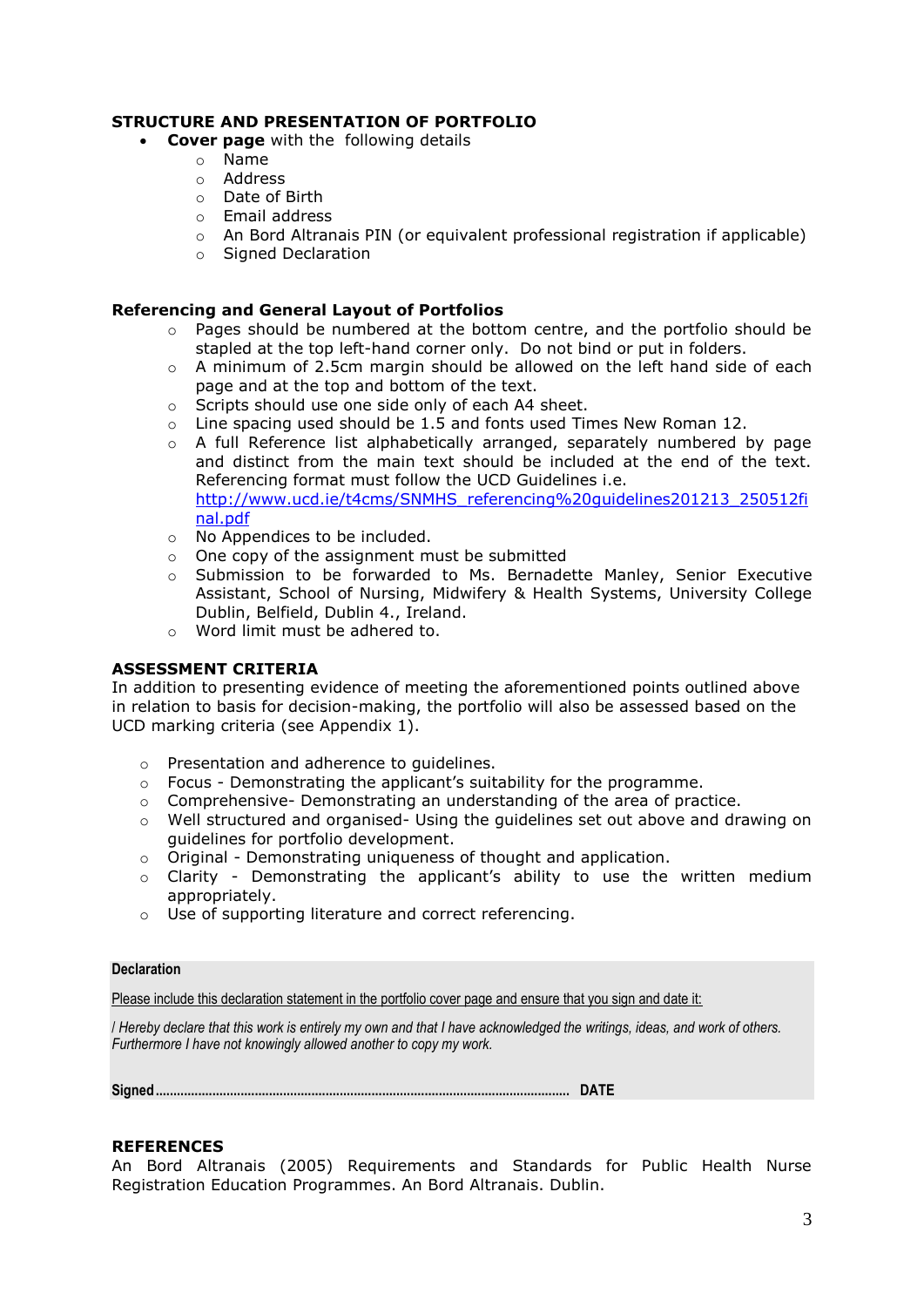# **Appendix 1**

### **Assessment Criteria Candidate must pass each criteria Pass/Fail System 50% Pass 50% Fail**

| <b>Criteria</b>          | <b>Presentation &amp;</b><br><b>Adherence to Guidelines</b>                                                                                                    | <b>Exposition of</b><br>knowledge and<br>comprehension.<br><b>Analysis and critical</b>                                                                                                                                                                               | Interpretation,<br>integration and<br>application to<br>practice.                                                                                                                                                                                                                                                          | <b>Use of supporting</b><br>literature                                                                                                                                         | <b>Reflection</b>                                                                                                                                                  |
|--------------------------|----------------------------------------------------------------------------------------------------------------------------------------------------------------|-----------------------------------------------------------------------------------------------------------------------------------------------------------------------------------------------------------------------------------------------------------------------|----------------------------------------------------------------------------------------------------------------------------------------------------------------------------------------------------------------------------------------------------------------------------------------------------------------------------|--------------------------------------------------------------------------------------------------------------------------------------------------------------------------------|--------------------------------------------------------------------------------------------------------------------------------------------------------------------|
|                          |                                                                                                                                                                | thinking.                                                                                                                                                                                                                                                             |                                                                                                                                                                                                                                                                                                                            |                                                                                                                                                                                |                                                                                                                                                                    |
| Grade /Fail<br>$0 - 50%$ | Work is illegible.<br>Poor use of English.<br>Presentation does not meet criteria<br>reguired                                                                  | Contents lack relevance.<br>Professional focus<br>is<br>not<br>understood or explained.<br>Theoretical<br>concepts<br>and<br>frameworks<br>inappropriately<br>selected.<br>Theories and facts do not<br>support propositions.                                         | Wrona<br>interpretation<br>of l<br>brief/questions.<br>Restricted ability to draw on<br>professional experience and<br>link theory to practice.                                                                                                                                                                            | Limited evidence of supporting<br>reading without using argument<br>and discussion.<br>Some inaccuracies in citation of<br>research/literature.                                | Limited<br>evidence<br>of<br>reflection on experience.<br>Limited<br>evidence<br>of<br>evaluation of practice.                                                     |
|                          |                                                                                                                                                                | Work is descriptive in nature                                                                                                                                                                                                                                         |                                                                                                                                                                                                                                                                                                                            |                                                                                                                                                                                |                                                                                                                                                                    |
| Grade<br>Pass 50%        | Work is clearly presented with good<br>use of English demonstrated<br>Presentation meets the criteria.<br>Appropriate presentation of<br>illustrated material. | Content<br>demonstrates<br>adequate<br>relevant<br>and<br>understanding/explanation of<br>professional focus.<br>Correct use of facts and<br>theories to support arguments<br>avoiding generalisations.<br>Some evidence of creativity.<br>Good evidence of analysis. | Interprets brief correctly.<br>Irrelevant<br>material<br>is<br>discriminated.<br>Adequate evidence of being<br>able to evaluate a situation<br>in a logical way identifying<br>aspects of problem solving<br>relevant to nursing.<br>Able to set own experiences<br>within a wider context and<br>take an objective stance | evidence<br>Adequate<br>of<br>supportive reading with use of<br>argument and discussion.<br>Evidence of wider reading.<br>Accurate citation of relevant<br>research/literature | Work shows evidence of<br>reflective<br>analysis of<br>experience.<br>Evidence of evaluation of<br>own practice.<br>defend<br>Able to<br>and<br>justify own stance |

© Adapted with the kind permission of the School of Nursing and Midwifery, Faculty of Health and Social Science, University of Brighton.